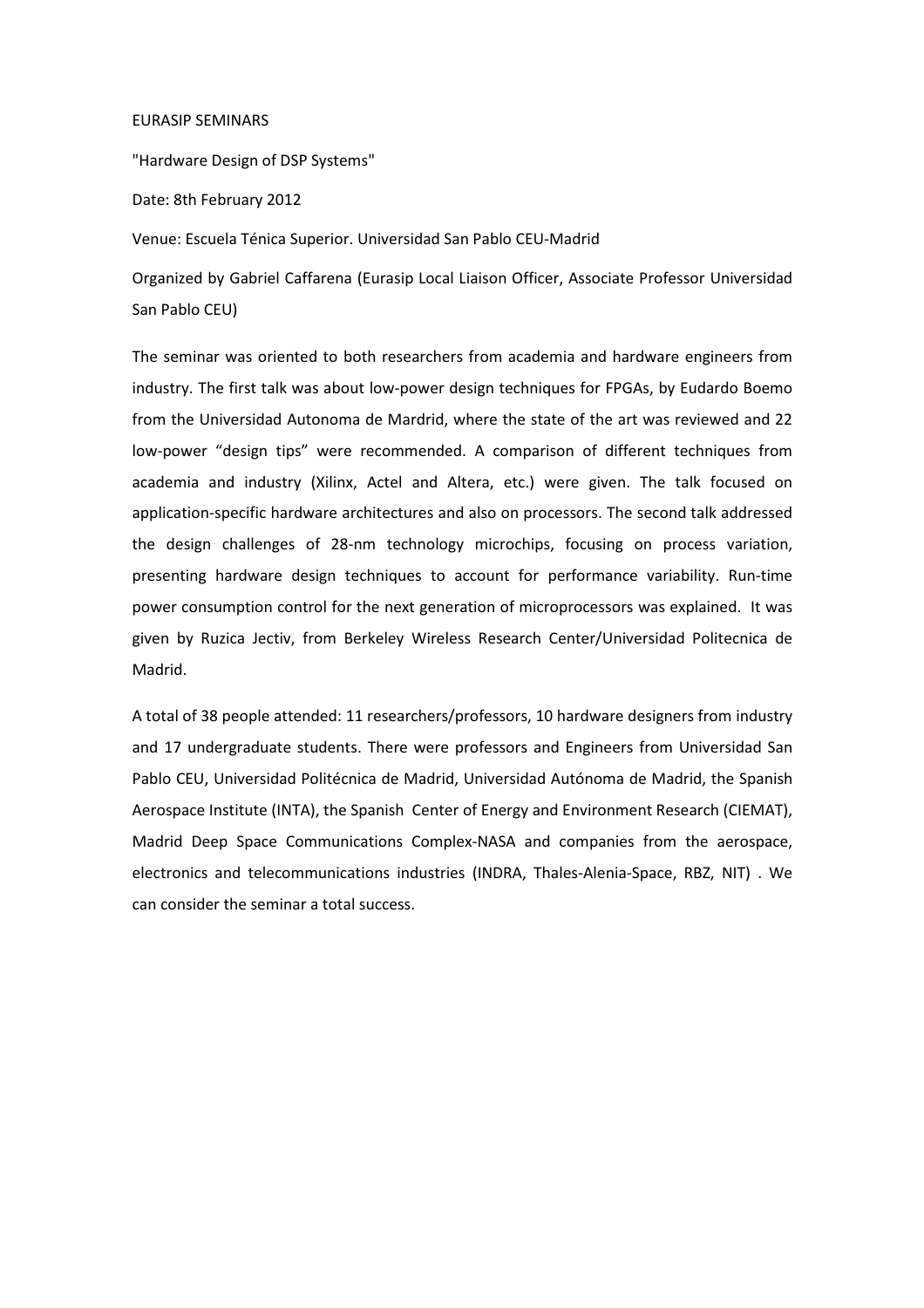

The two lecturers with Gabriel Caffarena in the middle